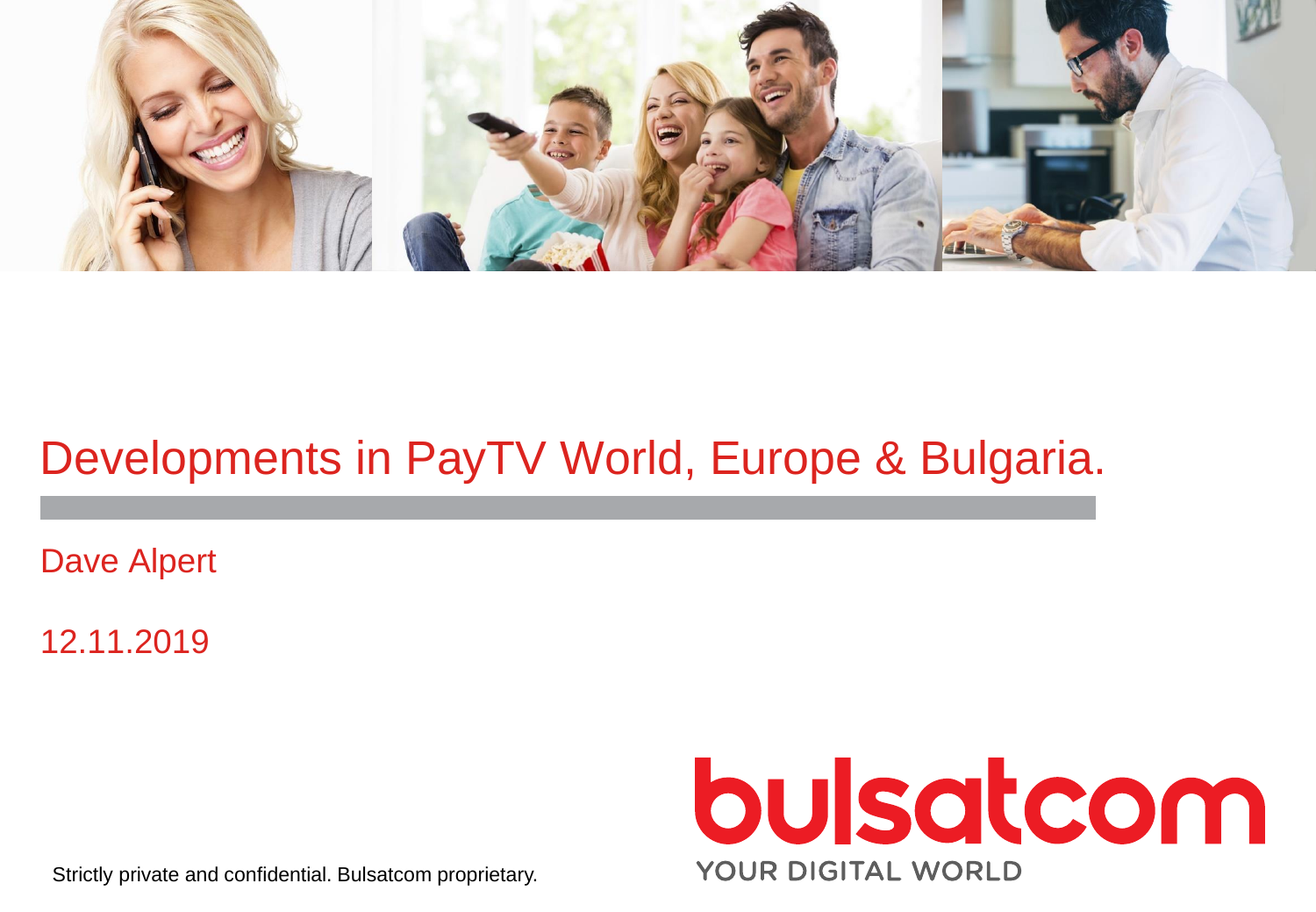# Bulsatcom, Brief History



# How We Work?

**4 years of Financial Problems**

- Bulsatcom has some amazing employees who have achieved Miracles with minimum resources & limited investment.
- Services have been built mainly by internal resources, developers & experts.
- With a flexible pre-paid model, we have built a base of loyal subscribers.
- We build on our strengths, providing a simple portfolio of products providing niche entertainment to smaller audiences.
- Due to the financial difficulties, We need to Catch-up!

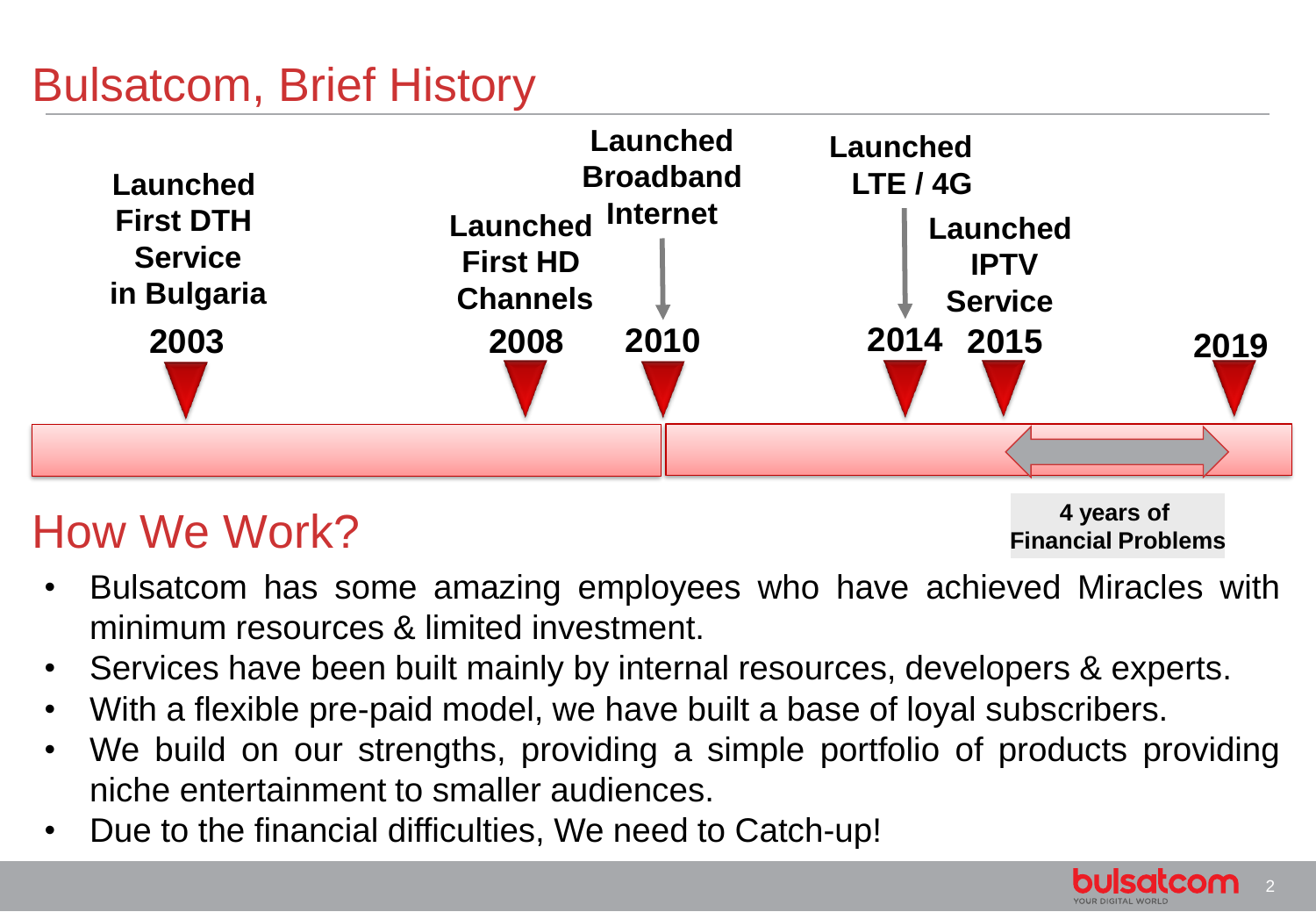## Bulsatcom TV Basic Facts

#### **Here are some facts for our DTH, TV platform:**

- IPTV platform 228 channels (HD 82 / SD 146) 74 K subs DTH HD platform 107 channels (HD 8/SD 99) 383 K subs
- DTH SD platform 80 channels (SD 80) 292 K subs

#### **IPTV Basic Data:**

- Average number of hours viewed/ box/day 4h 42 min
- Average number of sessions/box/day 5.5
- Average session duration (by channel) 40min

#### **Viewership:**

- **bTV, Nova TV, БНТ 1, KinoNova**  Represent 50% from the rating (both session & time)
- Other channels share an average approximately 0.25% viewership per channel

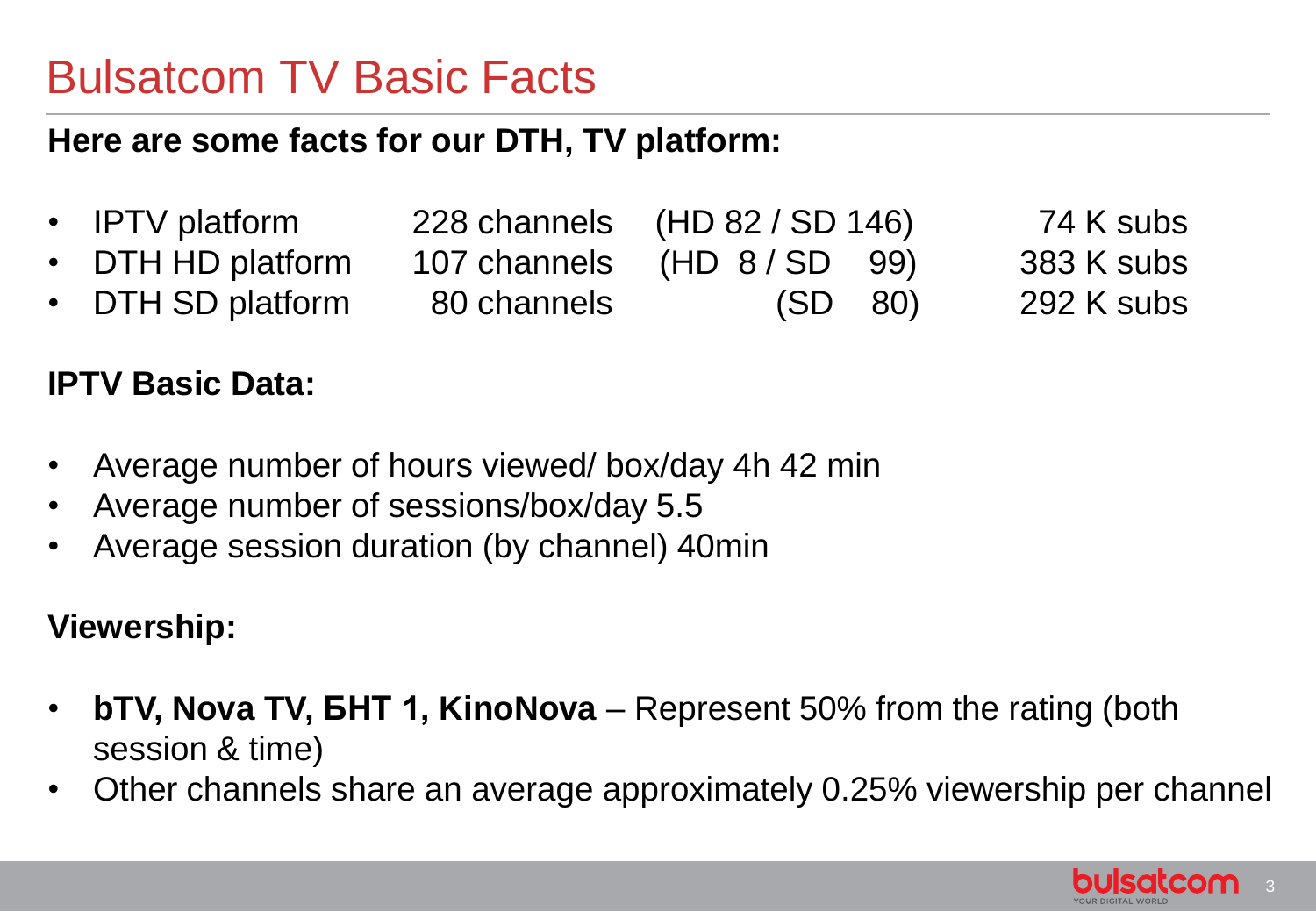## The streaming future & The cable bundle past [US Market]

We are in a new era of the PayTelevsion, enabled by technology and a critical mass of consumer behavior, which is transforming the business models of media companies:

- Instead of wholesaling TV channels to cable & satellite distributors, content companies are building streaming technology & billing infrastructure and moving customer acquisition in-house.
- SVOD Streaming services can only make money if the consumers find the content good enough to pay for it directly.
- SVOD companies can both charge higher prices directly to end-consumers, and also gain growth with partnerships with PayTV platforms.
- The SVOD Streaming providers are stockpiling the popular television shows & movies of all-time. To preserve & build their SVOD market share. In addition to spending big \$\$\$ creating high-profile, high-budget, high-buzz content.

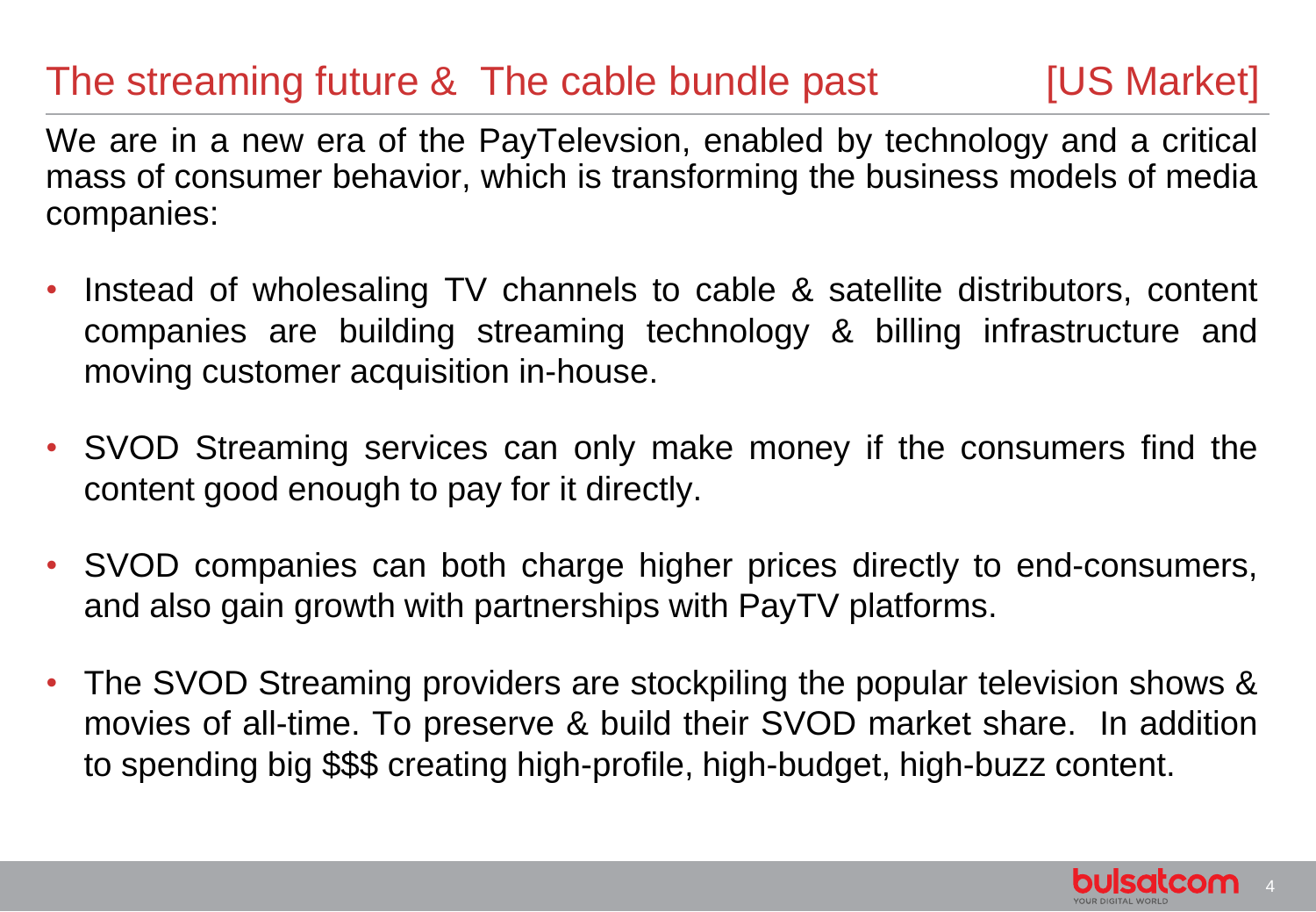## The Future, the "SVOD online Streaming Bundle" [US Market]

| <b>SVOD Streaming</b><br><b>Service</b> | <b>Monthly</b><br><b>Sub</b> |
|-----------------------------------------|------------------------------|
| <b>HBO MAX</b>                          | 14.99                        |
| <b>Netflix</b>                          | 12.99                        |
| Hulu                                    | 11.99                        |
| <b>Amazon Prime</b>                     | 8.99                         |
| Disney +                                | 6.99                         |
| <b>Peacock</b>                          | 5.99                         |
| <b>Apple TV+</b>                        | 4.99                         |
| Total                                   | \$66.93                      |

- The average cable bill in 2007, (the year Netflix launched was \$66 per month. There were 97 million U.S. households subscribing to Pay TV.
- There is a trend happening around the world called **'Service Stacking'** in Western Europe people subscribe on average to at least 2 SVOD streaming services.
- In 2017, in the US there were 5m Online SVOD streaming Subscribers.
- Now in Q3, 2019 there are over 9m Online SVOD subscribers.

(*2019 Research, Parks Associates).*

- While the user experience of switching between apps is a frustrating one, it's only a matter of time until there's an eventual re-bundling of streaming providers.
- Until then which streaming services will you subscribe to?

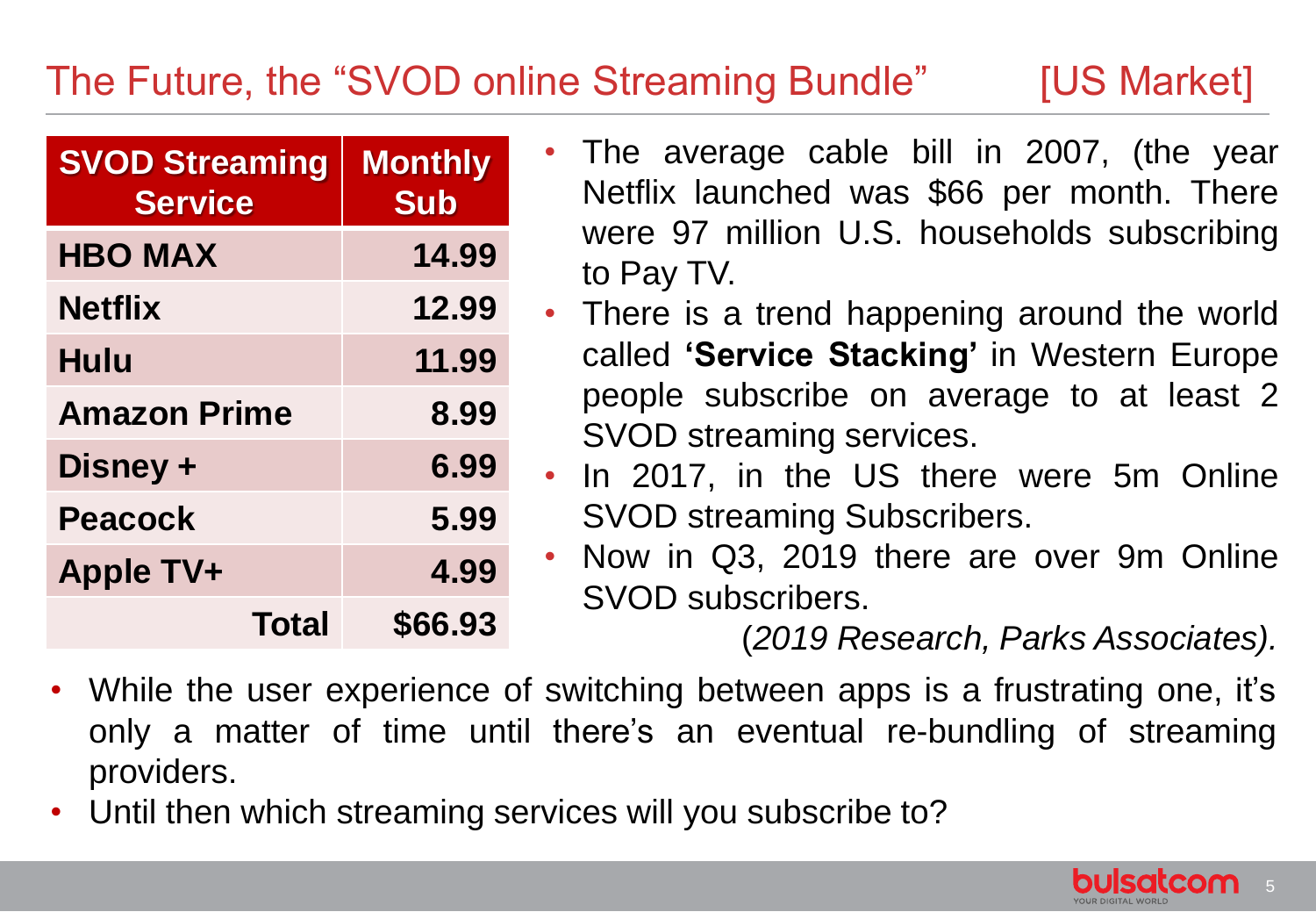$\mathbf{\hat{5}}$ 

#### **What's been happening in Europe?**

- PayTV Penetration is in Decline in several countries in Western Europe.
- Subscription VOD overtook PayTV in some countries as far back as 2016 and is growing at the rate of 33% per year on average (based on 2018 data).
- In Central & Eastern Europe PayTV is still increasing.
- PayTV still needs to innovate to survive.
- There is still a need to have clever ways of Marketing to create the awareness of programming that appeals to the consumer.

#### **The Future Outlook**

- There is a strong belief that there still room for growth for Pay TV in the next 5 years, in Central & Eastern Europe.
- The low ARPU model will continue, premium content with the right partnerships can retain and attract new subscribers.
- Now there is SVOD streaming, consumers have limited spending capability
- Broadband Delivery offers Scope for bundling SVOD services.
- TV Viewership is dominated by Main Public Broadcasters.
- Localizing content remains a barrier to the economics of SVOD in Bulgaria.

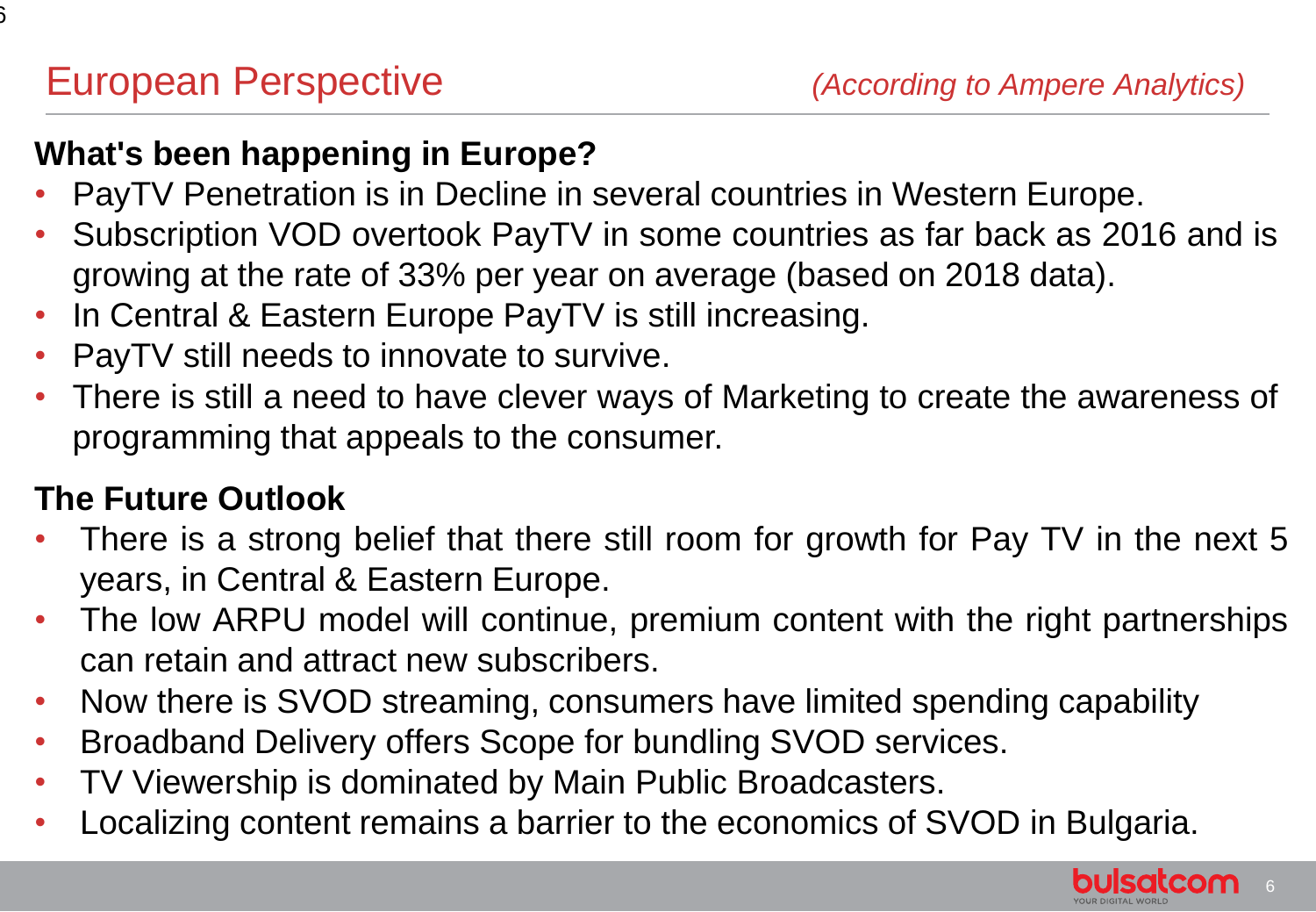#### 5G – Quick Summary

#### **What does 5G offer**

7

- 10 X the bandwidth of 4G (1Gbps to 10 Gbps)
- 4 x spectral Efficiency (30b/s/Hz to 120 b/s/Hz)
- 10X Faster Latency (10mS to 1mS)

#### **The Build out of 5G**

- Initially operators will use 600-700 MHz for better range, but with lower capacity. (2X10MHz Gives 1.2Gbps)
- Then the 3500MHz band will be utilized with higher capacity, with 100MHz bandwidth providing 12Gbps capacity). There is a third band in the 28-30GHz.
- Note: that the higher frequency bands, will need base stations to be closer, as Handset battery life will be impacted.
- In Europe not all of the countries have completed their 5G spectrum auctions
- Initial deployments of 5G are in densely populated cities, to get the ROI. Currently in the UK, 5G is deployed in 6 major cities, by EE and Vodafone.
- Mainstream adoption of 5G will take 5-6 years in developed markets, and up to 10+ years in other developing markets.



**The processor specification for a 5G handset makes the handset expensive. Only one Handset on offer.**

**Vodafone shop in London 8 th November 2019**

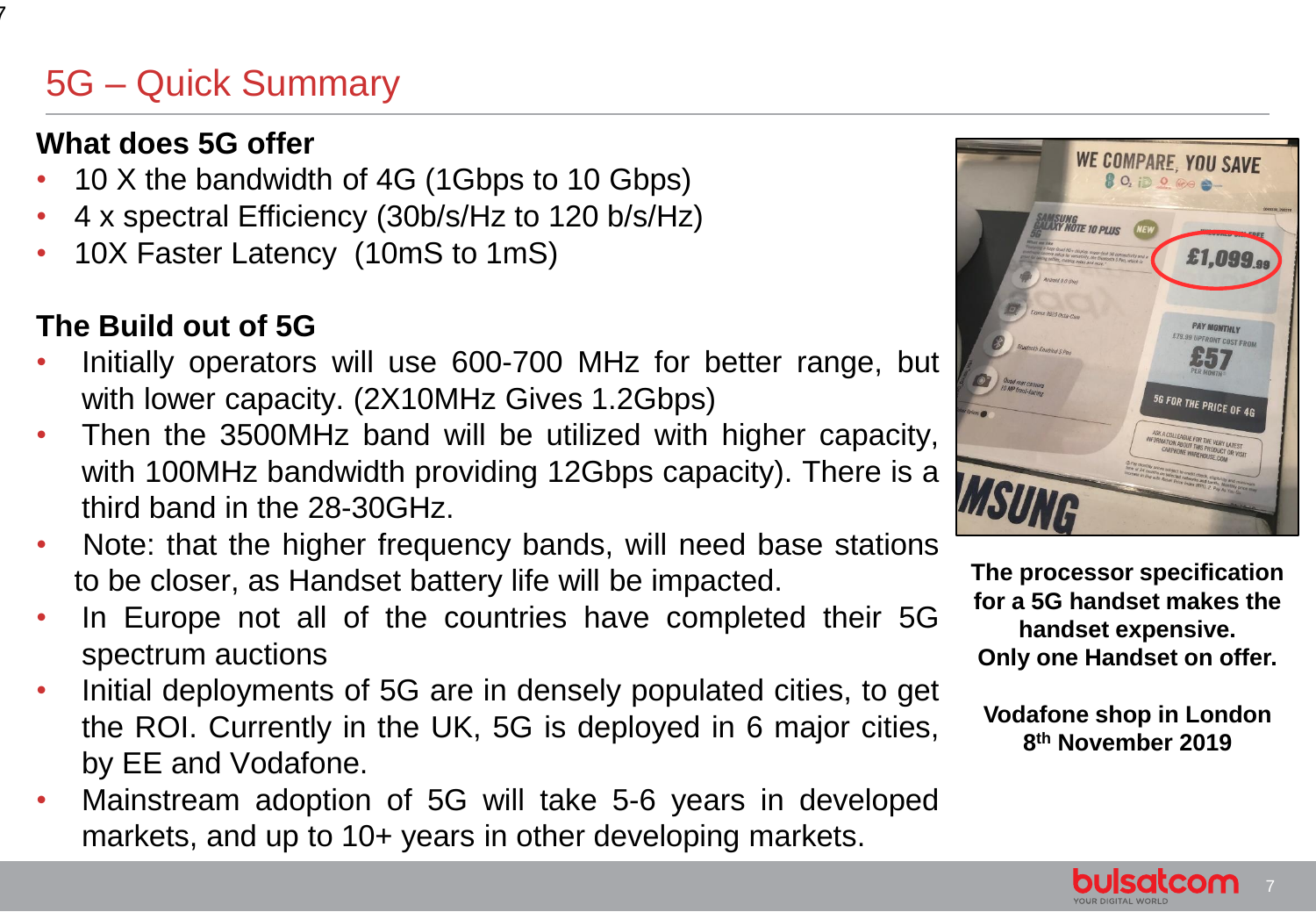*Strictly Private and Confidential*

## The Future...

# бъдещето

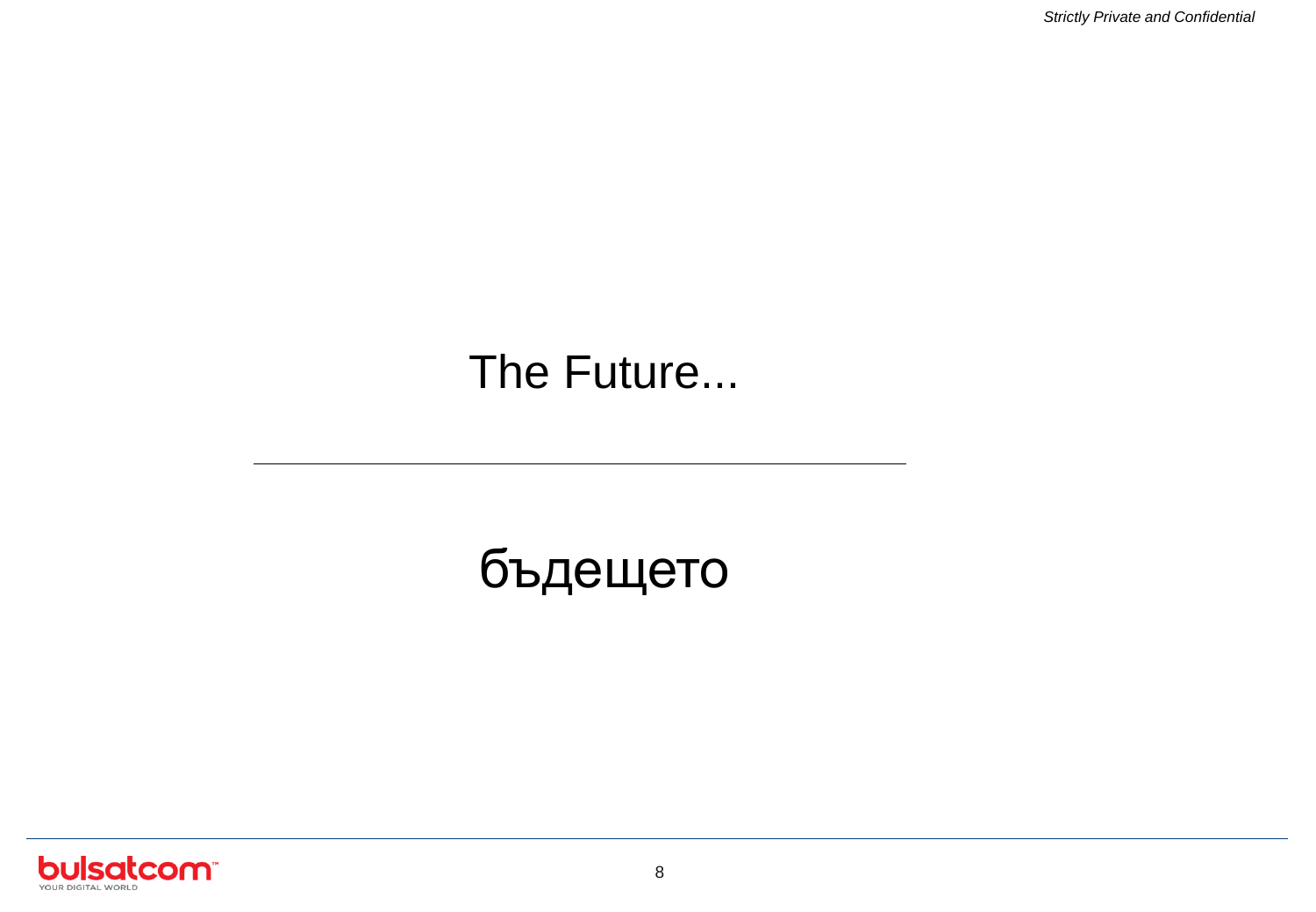# Men Who Plan beyond Tomorrow

Seagram's One of the worlds biggest whiskey producers based in Canada, Defunct in the year 2000 produced a number of futuristic Advertisements in the 1940's.



Enjoy Top News and Sports Events as You Dine ... by Men Who Plan Beyond Tomorrow